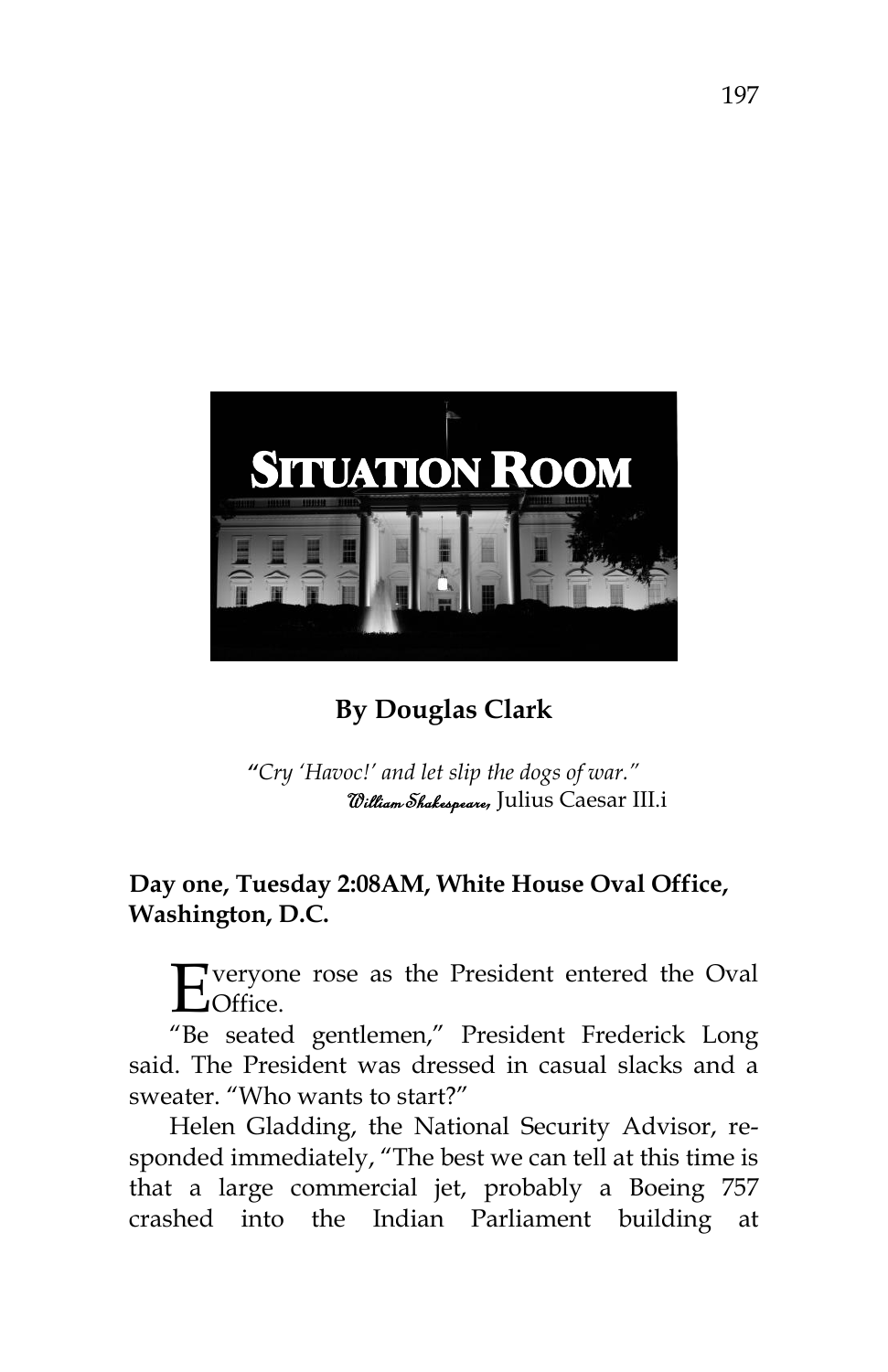approximately 2:15 pm. The aircraft apparently was an Air India flight that had taken off from Bombay. The plane was off course, no reported emergency. Air traffic control was not able to establish contact before the crash."

"Are you saying it was a hijacking…….a 9/11 type of attack?" The President asked.

"We can"t be certain at this time, Mister President, but it can"t be ruled out."

"Christ Almighty. If this is a Muslim suicide thing, all hell will come down. How many dead?"

"Not determined yet, but it's bad. We think that a large number of the Indian Parliament perished," Gladding responded.

An aide entered the Oval Office and handed a message to the President's Chief of Staff, Samuel Tully.

After reading the message, Tully took a deep, audible breath and said, "Helen was right. Most of the Parliament were killed, or are still missing. But that's not the worst of it. There"s someone claiming credit for this as an attack. There are reports on TV now."

Someone turned on the television. A reporter was saying, ".... you can hear the sirens and see the smoke from the Parliament building which is about four blocks from where I am standing. To repeat this breaking news, what we believe to be a Boeing 727, of Air India flight 98 originating out of Bombay, was possibly hijacked and flown deliberately into the Indian Parliament building. Approximately one hour ago, a taped message was delivered to a local New Delhi radio station purportedly from a group calling themselves Allah"s Servants. The group claims Islamic religious sovereignty over the disputed Kashmir region, the source of continual armed conflict between India and Pakistan. An un-named Indian police official suggests that casualties will run into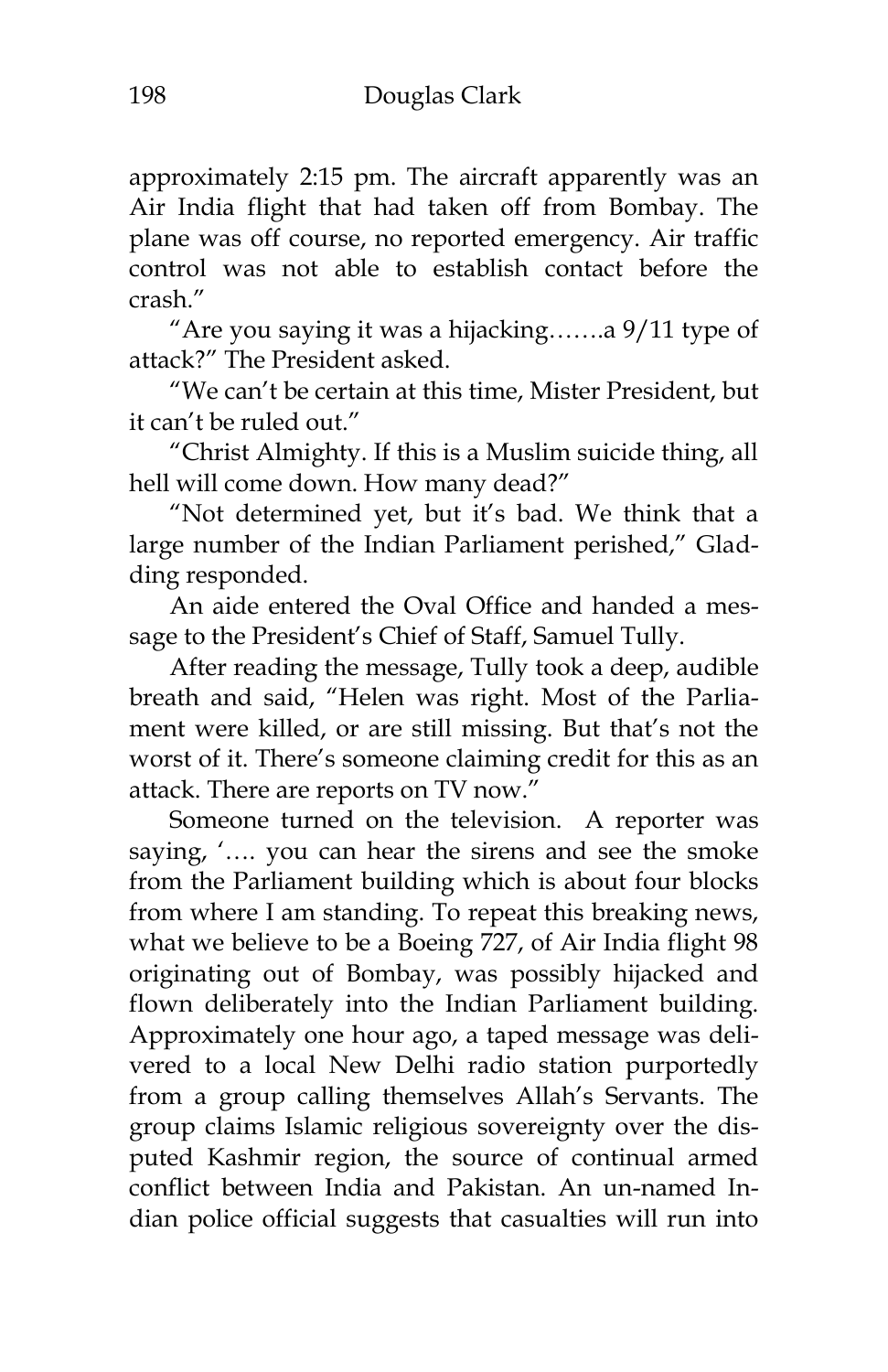the hundreds of dead and wounded. The Prime Minister was not in the building at the time of the crash and he has declared a national state of emergency.'

Chief of Staff Sam Tully muted the television.

"Who do we have missing right now, Sam?" The President asked, meaning which senior staff were absent from Washington at the moment.

"Secretary Smith and Director Claridge are in Paris. They will be at our embassy within the hour. Under Secretary Fielding is here representing State and Deputy Director of Intelligence Kolinski for the CIA. Clyde will be here any minute. He's prepping his press relations staff for the expected barrage from the media. The Vice President of course is in Japan. He's been contacted and is making his way to the U.S. Embassy in Tokyo."

"Senior military commanders are assembling in the Pentagon Situation Room as we speak, Mister President. Assistant Secretary Williams is also there," Secretary of Defense Jonathan Mueller said.

"Suggestions on where we start?" The President asked.

"I suggest that you personally call Prime Minister Singh, Mister President. Give him assurances about U.S. support. The Indians are going to be hell-bent to leave the reservation and do something in Kashmir. They need to feel our support, but also our weight," Secretary Mueller said.

"And how should we make our weight felt, Mister Secretary? Threaten military action in response to their own 9/11? Sanctions?" Under Secretary of State Carter Fielding said, directing his comments to the Defense Secretary.

The exchange pointed to the fundamental riff between State and Defense, on philosophical, strategic, and even tactical approaches to foreign policy. The Defense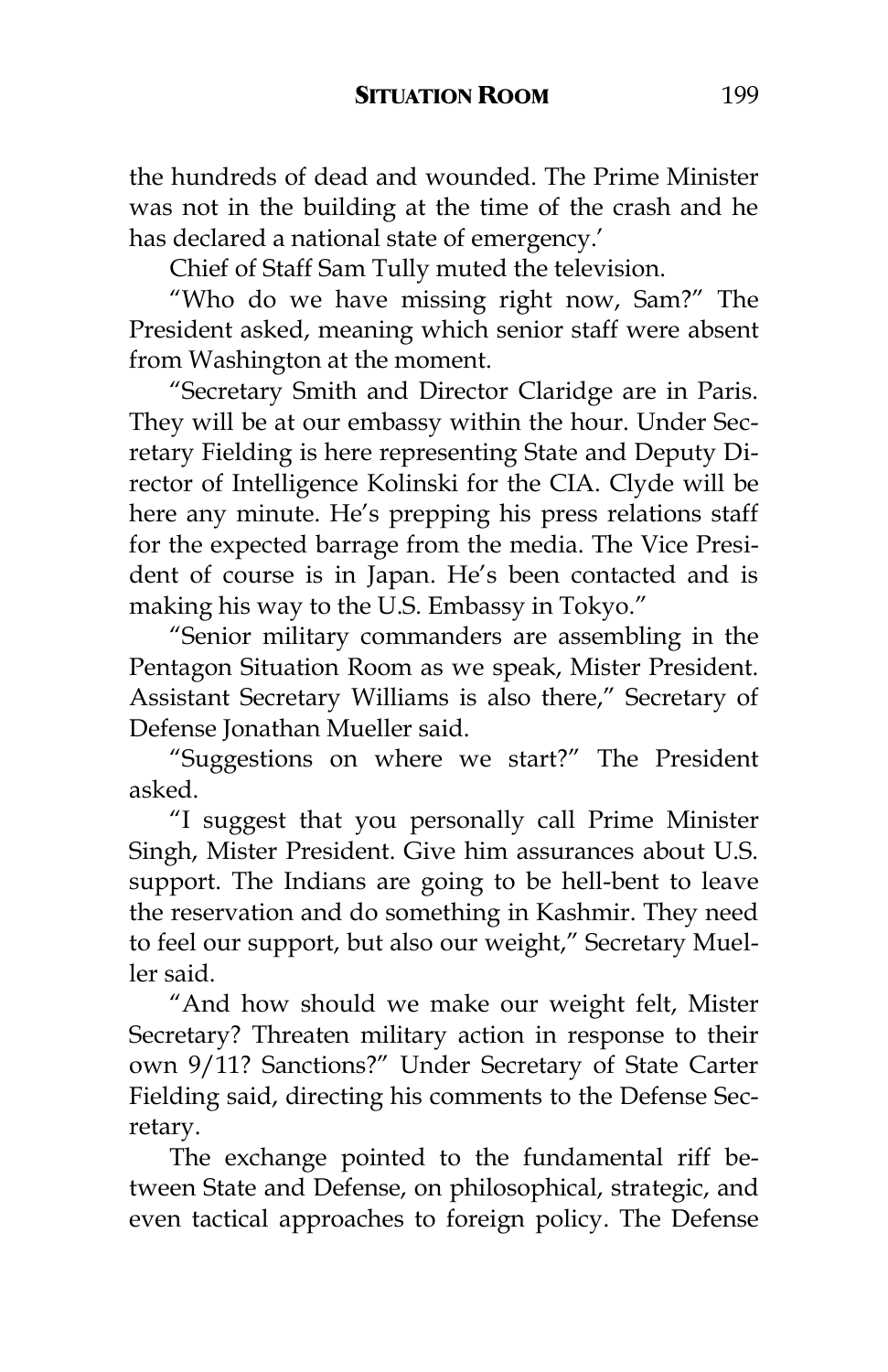Secretary himself enjoyed unparalleled influence with the White House allowing for encroachment into State"s sphere of influence. More broadly, it was this administration"s political appointees forming a solid, coordinated, and activist leadership against the career staff of both Defense and State. The generals at the Pentagon were having just as tough a time as the senior staffers at the State Department.

On a personal level, Fielding saw Secretary Mueller as the ideological head of what was known as the "Lone Star" government amongst its detractors. Most, including the President were either Texans or heavily connected to Texas business. The senior staff in the Administration were chronically insular in their decision making. To Fielding, they were dangerously arrogant and saw world issues in simplistic concepts. They were victims of the "group-think syndrome", where the collective opinions of like-minded people create fact out of hypothesis.

Fielding had spent the last several years as a senior diplomat negotiating the highest priority situations for the United States. He held dual doctorates in political science and history. He was a career staffer with eighteen years at the State Department. After the last two years under this administration, he was close to resigning.

"We need to plant the idea in the Indian government that any reactionary escalation of military hostilities in Kashmir will be contrary to their interests. And that there are inducements to avoid such adventures. Small carrots, but a large stick," Mueller responded, but directed his comments to the President, not to Fielding.

Fielding and Mueller had tangled on more than one occasion.

"We should advise Singh that we would apply all pressure to Pakistan to crush these terrorist groups in Kashmir. We will halt military aid until there are con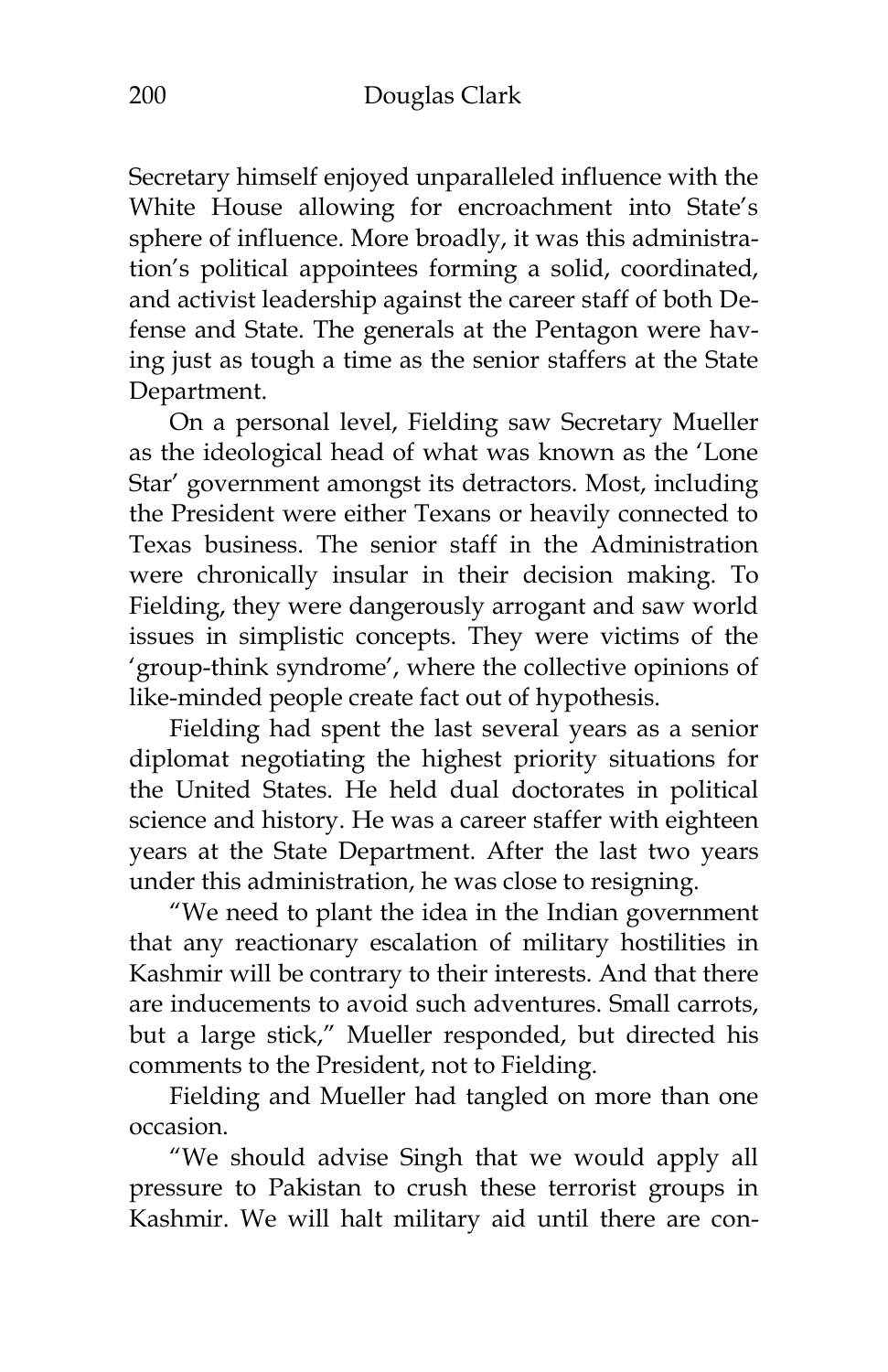crete results in that effort. In turn, we will accelerate military sales to India. All of course if India shows restraint," Mueller added.

"Mister Fielding, your advice?" The President said.

"Secretary Mueller"s approach will not work. India and Pakistan almost went to war not that long ago over lesser provocations than this. Mister President, their parliament has been destroyed. Prime Minister Singh must respond in some strong manner, or his government, what's left of it, will fall. At this point we may even have an issue of the Indian military pushing its own agenda, similar to the Pakistani situation," Fielding answered.

"Fine, then what do you recommend?" The President asked abruptly.

"Call Prime Minister Singh. Get a feel for what direction he might be pursuing. Offer our direct efforts in seeking to identify and destroying the terrorists that caused this."

"In what form might those direct efforts take, Mister Fielding?" Mueller asked. "You're not suggesting we offer to send military forces into Kashmir are you?"

"Like Afghanistan you mean?" Fielding answered sarcastically. "How do we justify threatening India into not responding in the same manner as the U.S. did?"

"Christ, the problem with you intellectuals is that there are endless viewpoints, endless options, and endless discussions. We need to prevent India and Pakistan from getting out of hand."

"I don"t think that you---"

"Gentlemen, enough wrangling," the President interrupted. "What do we do next? Other opinions?"

Chief of Staff Tully said, "I think you should get Prime Minister Singh on the telephone immediately, Sir. Condolences of course, but as Jonathan said, make it known that the U.S. cannot accept any response into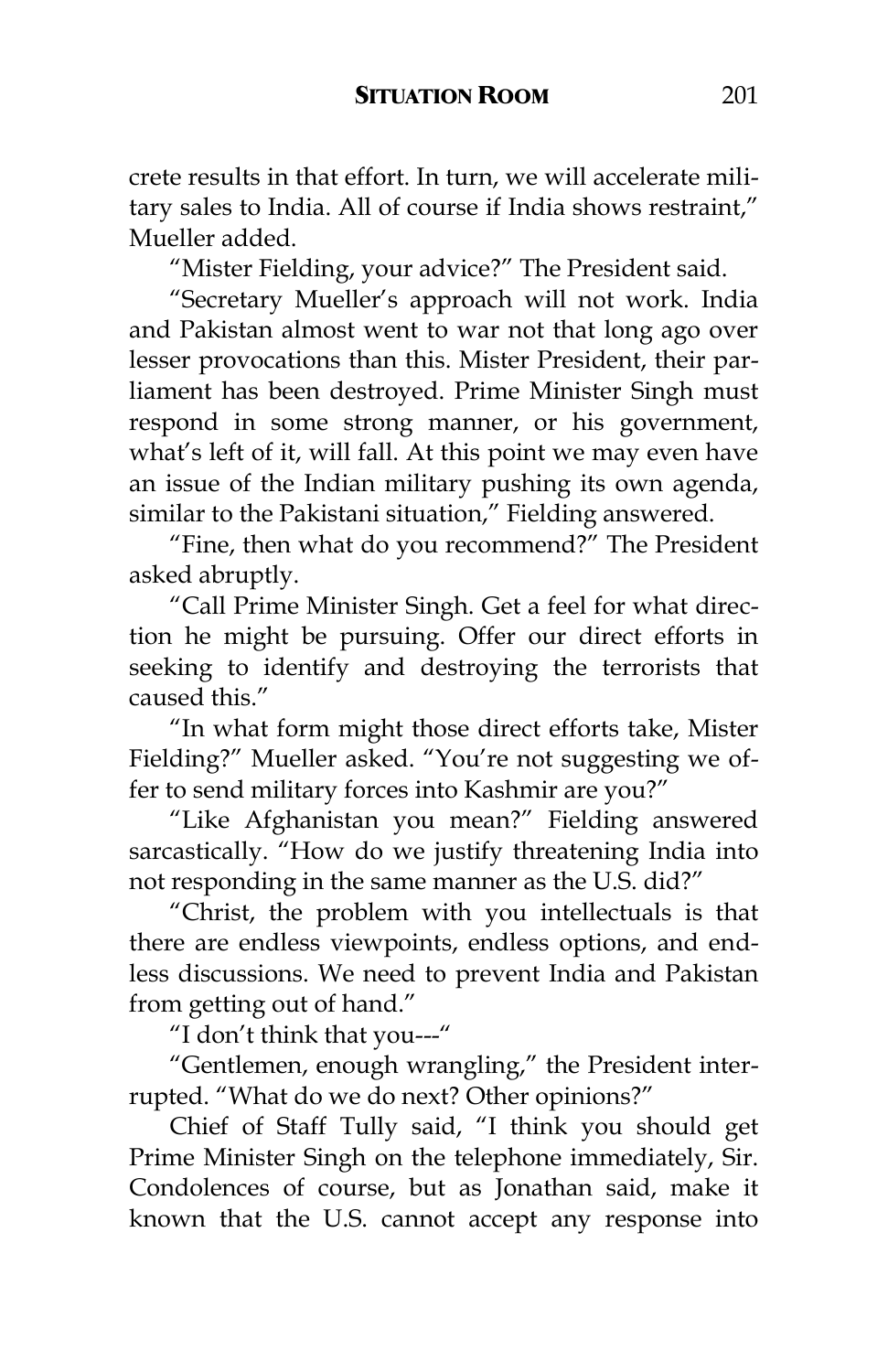Kashmir that could escalate into war with Pakistan. I would also suggest we get out in front on this thing, Call a news conference here at seven. Make the morning news as people are getting ready for work. Express outrage. Pledge support on the continuing global war on terror. Give assurances to India. Caution against ill-considered military action. Clyde"s people can put it together in the next couple of hours."

"Get it in the works, Sam. Get the call into the Prime Minister."

There was continued discussion in the Oval Office for the next twenty minutes until the call went through to Prime Minister Singh. The President put the call on the speaker.

"Prime Minister Singh. The people of the United States wish to express our condolences and grief over this attack on your government. We know only too well the depth of your loss."

"Thank you, Mister President. Terrorism is not new to India. However, this act has reached a new level. At least two-thirds of the members of Parliament were killed or wounded. Our intelligence people know the group that has taken credit. Not only have they taken credit, but they have also advertised the names of the perpetrators. The leader, the pilot of the aircraft was a former Pakistani air force pilot. His name is known to our intelligence people."

"Prime Minister Singh, it is particularly important that the government of India exercise restraint in their response to this attack. The government of the United States will do everything in its power to assist India in this terrible time, and it will use its influence and resources to bring this terrorist group to justice," President Long said.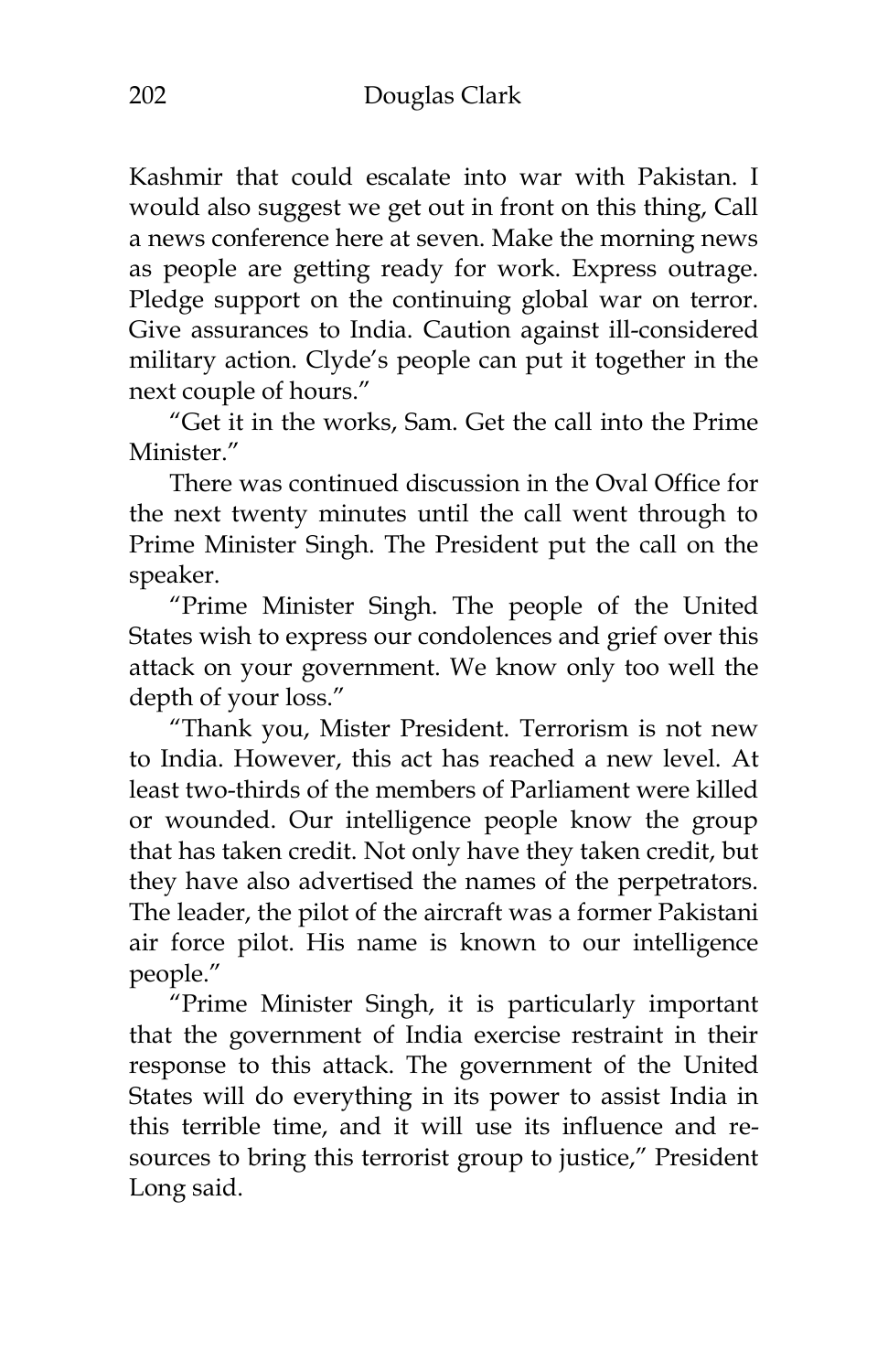There was a long pause before Prime Minister Singh answered. "Mister President, if you will forgive me for sounding ungrateful, there is little of substance the United States can offer. Unless you are offering to participate in resolving the long-standing sponsorship of terrorists by Pakistan."

President Long responded, "I realize that the history of the Kashmir region has been difficult for a long time. However, the world cannot afford to have India and Pakistan at war. My intelligence people assure me that there is no government sponsorship of terrorist groups by the government of Pakistan."

"I beg to differ with you, Mister President. My intelligence people have for some time obtained proof of direct financing from Pakistani government agencies, and particularly their military. Known terrorists are harbored in Pakistan. There is direct military training and equipping of Kashmir terrorist groups. This latest attack has the marks of planning that would be beyond what this organization is capable of. It is the same as Syria's sponsorship of Palestinian terrorists."

"Again, Mister Prime Minister, I urge restraint. I understand you have declared a state of emergency and placed your military forces on high alert status. I am told that President Ansar has responded with a similar order to Pakistani forces. This could easily escalate beyond anyone"s control."

"What would you have me do, Mister President? If I practice, as you call it, restraint, this government will fall. Perhaps you fail to grasp the reality that the political leadership, both the governing coalition and the opposition"s has largely been murdered. If I were to do nothing, in all probability the military would take charge. That aside, Mister President, I am personally committed to see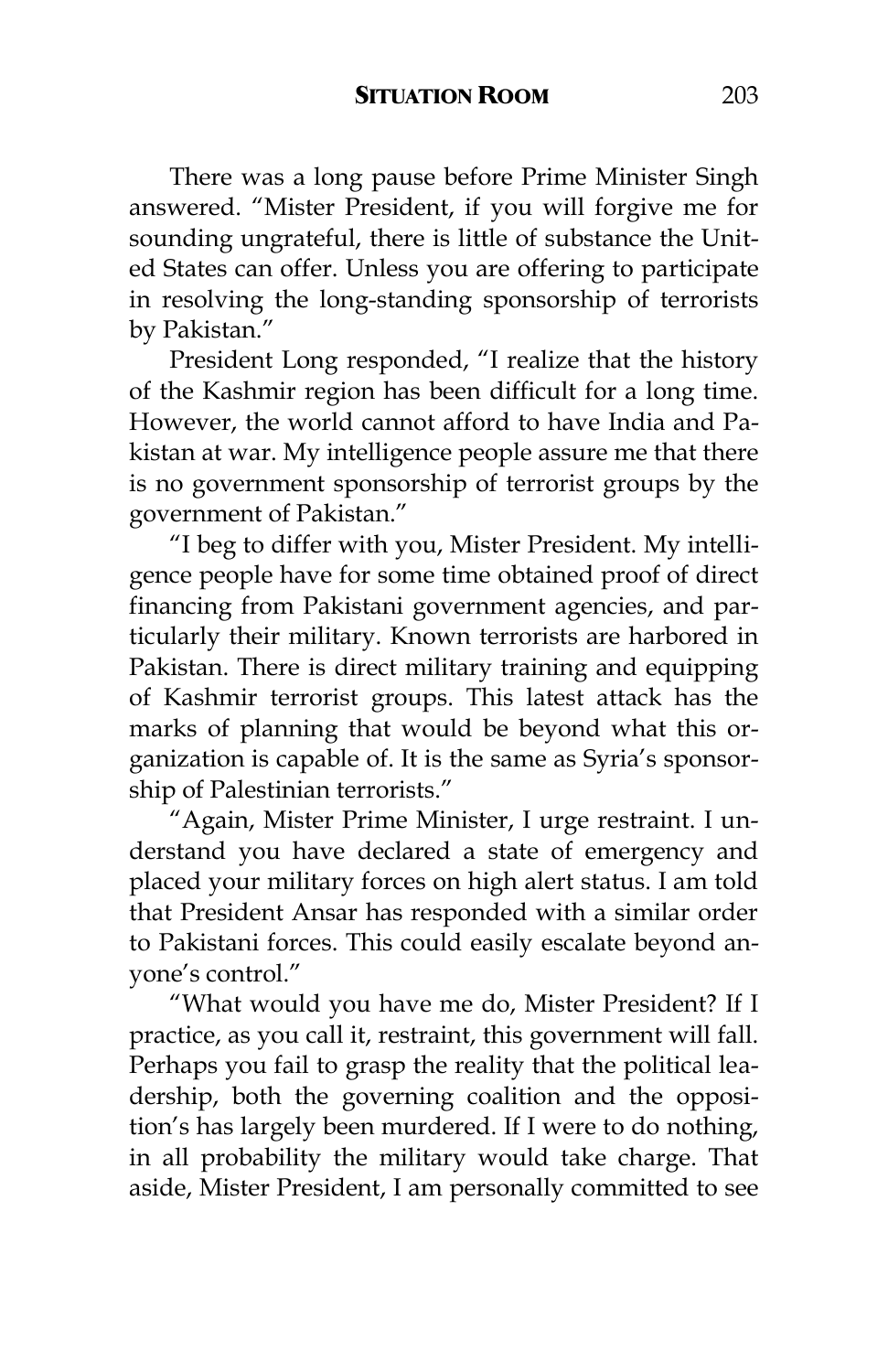this attack redressed, and to settle the Kashmir issue with finality."

"Again, Mister Prime Minister, I must warn against military action –"

Singh interrupted the President, "Restraint? Are you suggesting that the United States is threatening India if it exercises its right to defend itself? Can only the United States take military action against its enemies? Must other states of the world seek permission of the United States?"

"Mister Prime Minister, at the least, we urge India to take this before the Security Council. The United States will take the lead in pushing for action."

Even through Singh"s precise British accent, one could sense his seething anger. "What would the United States do? Press for sanctions against Pakistan? Not very likely in view of your closeness in support of chasing terrorists important only to the United States. Would the United States use its military forces to destroy terrorists in Kashmir? Not at all likely I should think?"

"Mister President, India will protect its sovereignty with all means at its disposal. The decades of Pakistan's sponsorship of terrorist against the State of India will end from here on out. It will be ended." Prime Minister Singh said.

"That sounds like a declaration of war, Mister Prime Minister."

"You could infer that. I believe there is nothing further to discuss, Mister President." The Indian Prime Minister disconnected.

"That sonofabitch hung up on me. Backward, secondrate country," the President said. "The issue is the nukes. What's the situation there, Helen?"

Helen Gladding was in her early fifties, somewhat matronly in appearance. She tended toward gray suits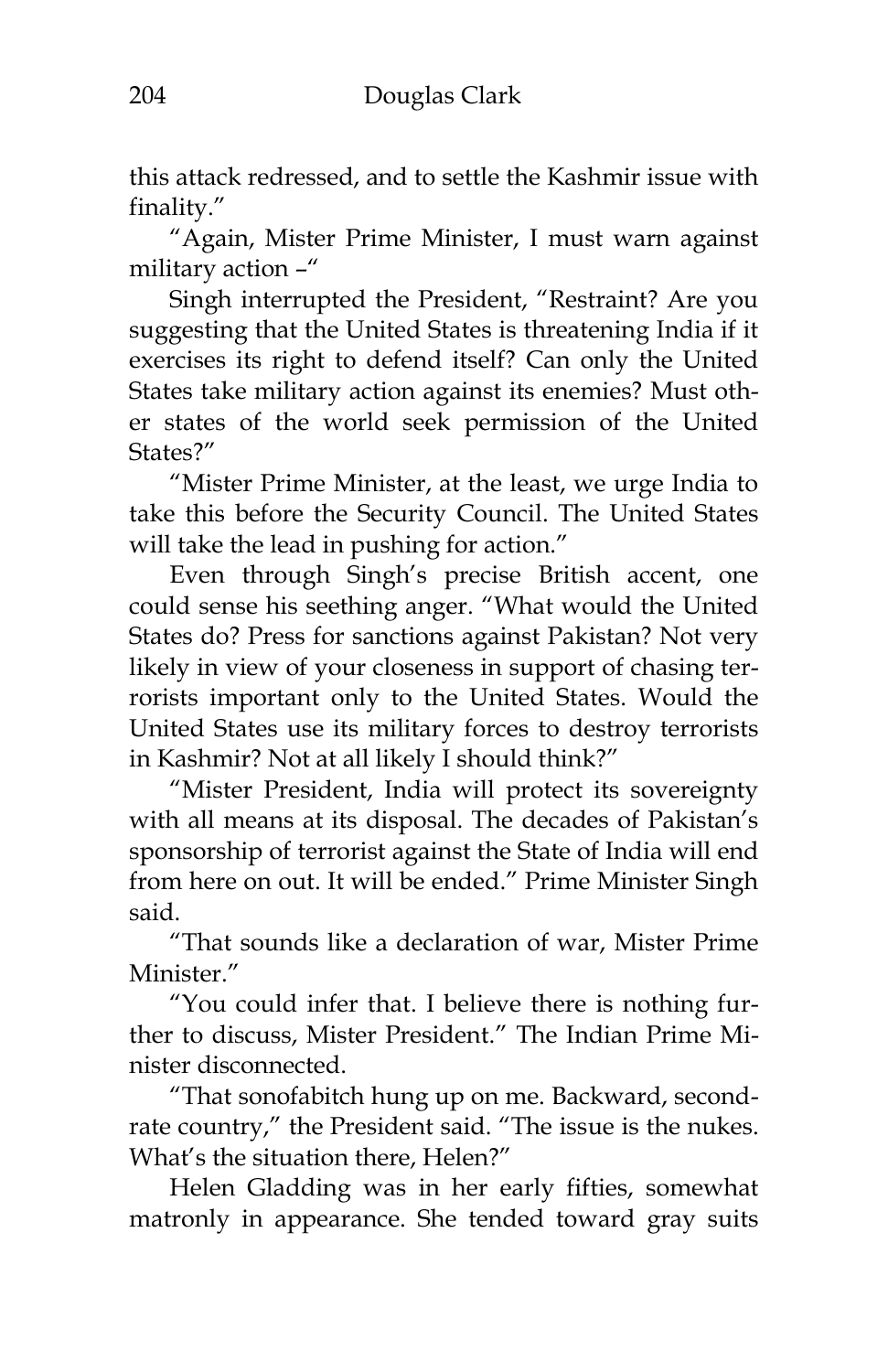and little make-up. The requisite doctorate in political science did not temper her use of strong language. While not as acerbic as the Defense Secretary, she was essentially the opposite gender equivalent. Although from Missouri, she fit into the Texas style nicely.

"The latest information, correct me if I am wrong, Dan, is that India has perhaps as many as twenty devices, probably all between ten and twenty kilotons yields," Gladding said. "Single stage fission only. No second stage thermonuclear devices."

"How big is that?" President Long asked.

"Roughly the same yield range as those dropped on Hiroshima and Nagasaki."

"And the Pakistanis?"

"We think less number of devices. Probably no more than ten. Might not be as large in yields as the Indians," Gladding answered.

"What do we think the Indians will do?" President Long asked.

There was a long silence before anyone spoke.

Defense Secretary Mueller was the first to voice an opinion. "There"s no way to know what the Indians intend. Singh probably doesn't even know yet. He'll assemble his generals and plan some sort of military action. That is reasonably certain. What"s more important is that we prevent it from getting out of hand. We can't let these two third world countries let the nuclear genie out of the bottle. If we have to lean on either or both real hard, so be  $i t$ ."

Mueller was warming to the scenario. "I would recommend an immediate ordering of at least two carrier battle groups to move into the northern Arabian Sea off the coast of Pakistan. We have four groups currently in the Middle East. We can move the two groups from the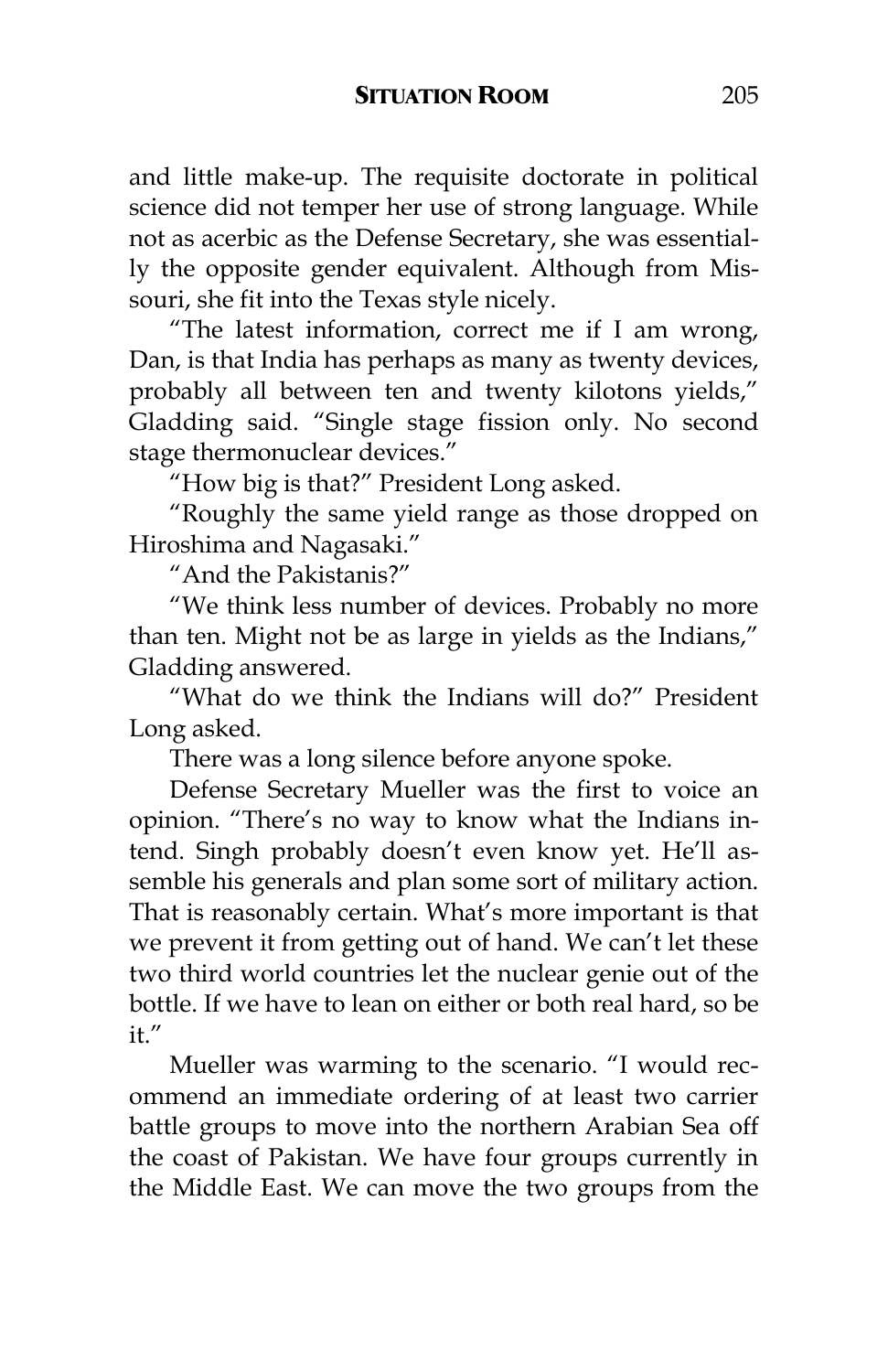Persian Gulf and be on station in perhaps forty-eight hours."

"I agree with Jonathan," Helen Gladding said. "We must control this situation. We need time and maybe a large projection of U.S. force will cause the Indians to consider matters more broadly."

"We can take a strong demanding posture that puts a heavy hammer to the Pakistanis, and at the same time make the Indians think about any military action. It puts teeth in your caution to Singh that the world will not tolerate an Indian-Pakistani war," Mueller said.

"I think at the least we can expect a major offensive by the Indians in the Kashmir," Fielding said. "The Pakistanis will of course respond. There will most assuredly be a war. Singh may even declare war on Pakistan very soon. On this I think the U.S. cannot effectively be the unilateral instrument of containing the Indians and Pakistanis. The Chinese will be the key, but we also need the Europeans with us on this. In fact, Mister President, I would recommend you begin calling each of the key heads-of-state, starting with Premier Lei."

"Jesus Christ, Fielding. You"d have us diddling with these interminable diplomatic debates while Rome, or more realistically, Karachi and New Delhi burn. You of all people should understand the use of force. It was your white paper that suggested that extreme *nuclear hammer* approach," Mueller said.

"What are you referring to, Jonathan?" The President asked.

"Mister Fielding authored a State Department white paper several years ago that advocated the use of nuclear retaliatory force on any country that used a nuclear device on another state. Interesting concept, but not diplomatically realistic," Mueller answered.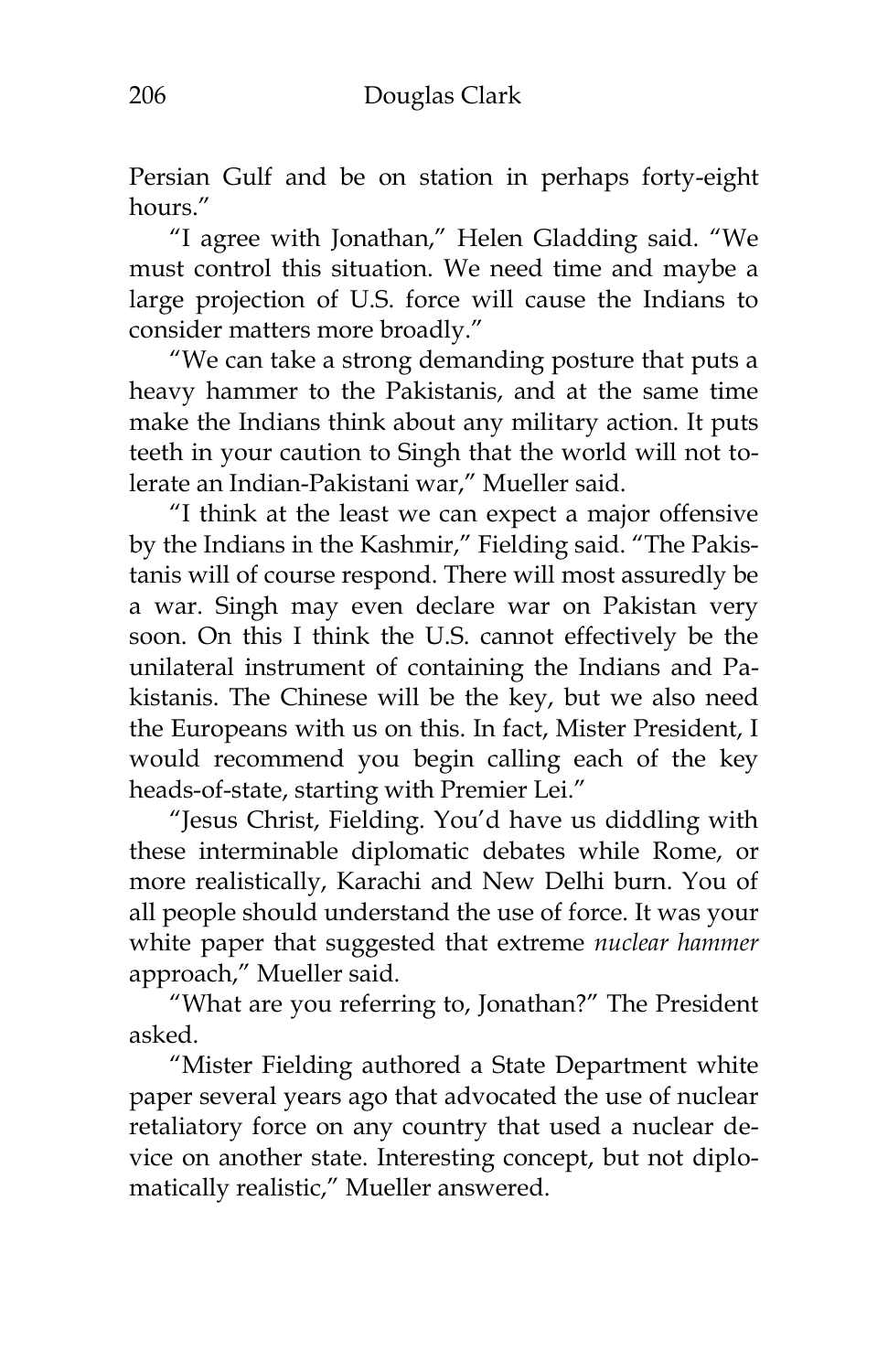"Why the change of thinking now on this present problem, Doctor Fielding?" The President asked.

Mueller's characterization of Fielding's paper omitted several key elements, which Fielding explained to the President. His plan called for a declaration that the United States holds the fundamental proposition that the use of a nuclear device by any state against another state would be construed as directly threatening the security of the United States. Therefore, the United States would declare that if any state were to use a nuclear weapon, that state would suffer complete annihilation from the United States as a matter of self-defense. In essence, it resurrected the Cold War concept of assured selfdestruction as a deterrent to initiating nuclear conflict.

Fielding's plan called for making the attempt to recruit the principle nuclear powers of the United Kingdom, France, Russia, and China to the treaty. He argued that apart from the British, the other powers would not join in any such treaty, and would condemn the U.S. for such an attempt to coerce the rest of the world. The plan was to cause a heated worldwide debate, that in the end left the United States no alternative but to independently declare its threat.

The result would be increased leverage against countries with nuclear weapons programs, and potentially a real deterrent. If actual retaliation was ever necessary, the argument had already been made. The offending country duly warned. Much of the world might lobby and protest, but the debate would already be history, a policy of long standing by the time it might have to be invoked.

In the end, the previous President did not feel he had the political capital to risk such a bold stroke. Fielding"s paper was much discussed by foreign policy wonks. The Secretary of State never championed the move. The concept was buried.